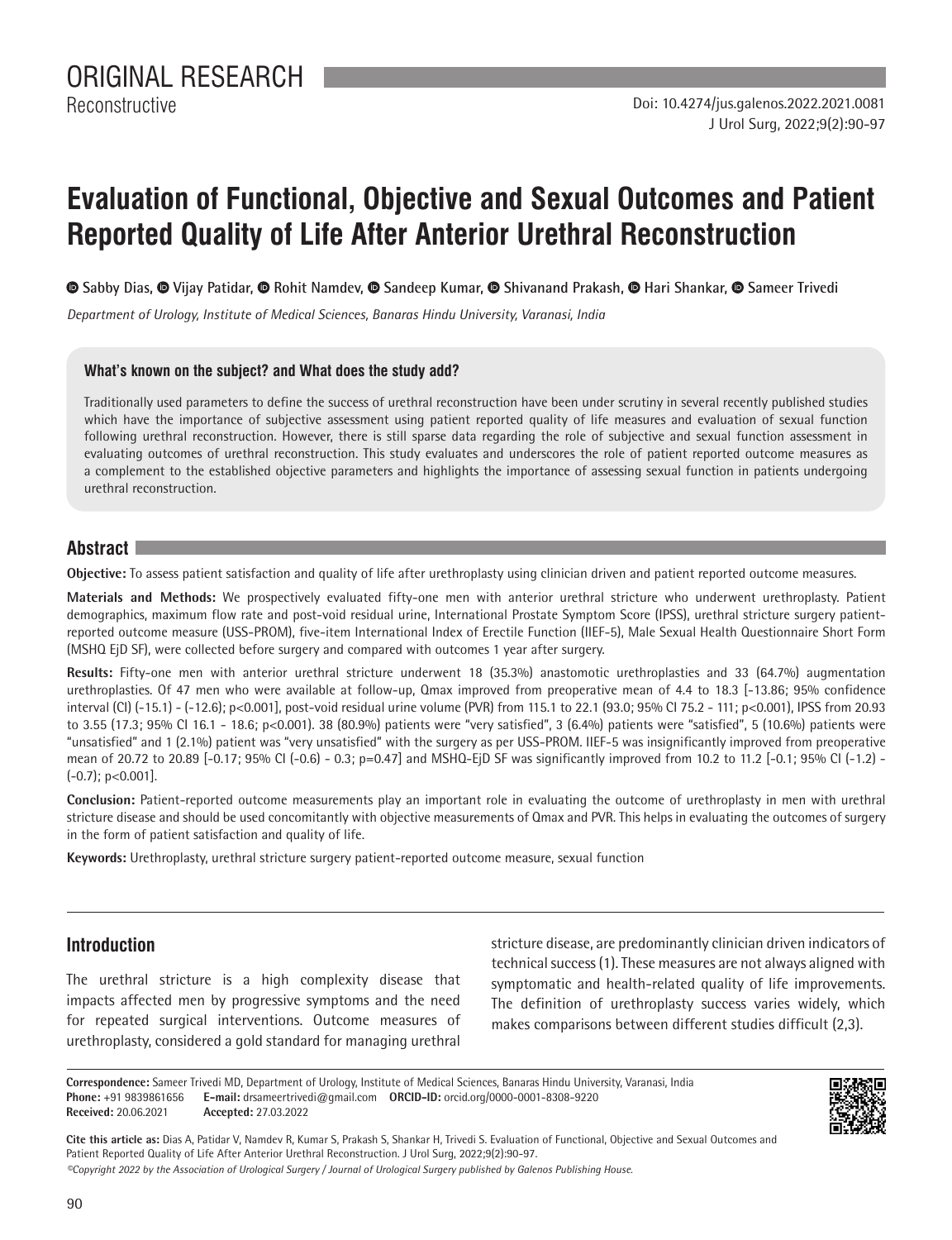The need for a subjective assessment after urethroplasty was studied in 2002 by Kessler et al. (4) In urethroplasty, patientreported outcome measure (PROM) is an upcoming tool to score the outcome of urethroplasty based on patient-centered, subjective information complementary to the objective information provided by uroflowmetry, urethrography and urethroscopy.

Jackson et al. (5) in 2011 designed and validated the first PROM to assess condition-specific quality of life as well as healthrelated quality of life for patients undergoing urethral stricture surgery (USS-PROM). It is a composite instrument comprising lower urinary tract symptoms (LUTS) domain, a generic health status domain, and a treatment satisfaction question. Various validated translations of USS-PROM have been reported and implemented in routine clinical practice (6,7).

Persisting *de novo* erectile dysfunction (ED) has been described in 1% of the patients after urethroplasty (8). An abridged fiveitem version of the 15-item International Index of Erectile Function was developed (IIEF-5) to diagnose the presence and severity of ED (9).

The Male Sexual Health Questionnaire (MSHQ) was developed in 2004 to assesses sexual function and satisfaction in older men with urogenital symptoms of LUTS and sexual dysfunction (10). The abridged version, MSHQ-EjD Short Form, was developed and validated for assessing ejaculatory dysfunction in 2007 (11). Ejaculatory function is often better after urethroplasty than before, provided the continuity of the bulbospongiosus muscle is actively restored during the multilayered closure of the perineum (12,13).

Very few studies have included International Prostate Symptom Score (IPSS), USS-PROM (including Healthrelated quality of life domains, and a treatment satisfaction question), IIEF-5 and MSHQ-EjD SF in combination to assess the outcomes of urethral reconstruction in a single study. This study aimed to evaluate patient-reported outcomes to better describe patients' perception of success, considering urinary bother scores, quality of life, erectile, ejaculatory and sexual function.

# **Materials and Methods**

Between January 2018 and January 2019, 51 consecutive men with anterior urethral strictures who underwent urethroplasty in the Department of Urology at a tertiary level academic institute were included in the study after seeking approval from the Institute Ethical Committee and Institutional Review Board. Patients were followed up for minimum 1-year post-surgery. The Local Institutional Ethics Committee (no: 2018/EC/781, date: 31.01.2018) approved this study.

## **Inclusion Criteria**

Men with anterior urethral strictures undergoing urethroplasty,

Age 18 to 65 years.

#### **Exclusion Criteria**

Patients who had previously undergone urethroplasty,

Patients with neurogenic bladder,

Patients with BPH.

#### **Pre-operative Assessment**

Patients' data were collected in terms of age, presenting complaints including LUTS, co-morbid conditions, and prior history of urinary tract infection, catherization, urological intervention, surgery, and trauma. Patients underwent a thorough physical examination with an assessment of meatus and glans, presence of lichen sclerosus like changes, palpation of urethra, genitalia and digital rectal examination. Preoperative routine tests were conducted in the form of urine routine and microscopic examination, culture and sensitivity testing, hemogram, and renal function tests. Uroflowmetry was obtained from patients not on a suprapubic catheter. The maximum flow rate (Qmax) along with voided volume and flow pattern was noted. Ultrasonography was performed to assess the upper tracts, bladder wall changes and post-void residual urine volume (PVR). A combined retrograde urethrogram and voiding cystourethrography was performed to assess the stricture length and location. Cysto-urethroscopy was performed to identify the site of stricture and to assess the elasticity of the urethra along with the degree of spongiofibrosis. In selected cases, pediatric endoscopes were used to visually inspect and assess the caliber of the urethral lumen. IPSS, USS-PROM, IIEF-5 and MSHQ-EjD SF were collected preoperatively.

The USS PROM questionnaire incorporates LUTS and Healthrelated quality of life (HRQoL) domains, and a treatment satisfaction question. The IIEF-5 questionnaire was used to assess the presence and severity of ED. MSHQ-EjD Short Form, which consists of three ejaculatory function items and one ejaculation bother item was used for assessing ejaculatory dysfunction.

#### **Operative Assessment**

Surgical procedures performed for urethral reconstruction included anastomotic urethroplasty and augmentation urethroplasty using oral mucosal grafts. The site and length of stricture along with the degree of spongiofibrosis was noted. The site, size, number and length of grafts required for augmentation urethroplasty were noted.

Augmentation procedures included were dorsal inlay graft (Asopa), dorsal onlay graft (Barbagli), dorsolateral graft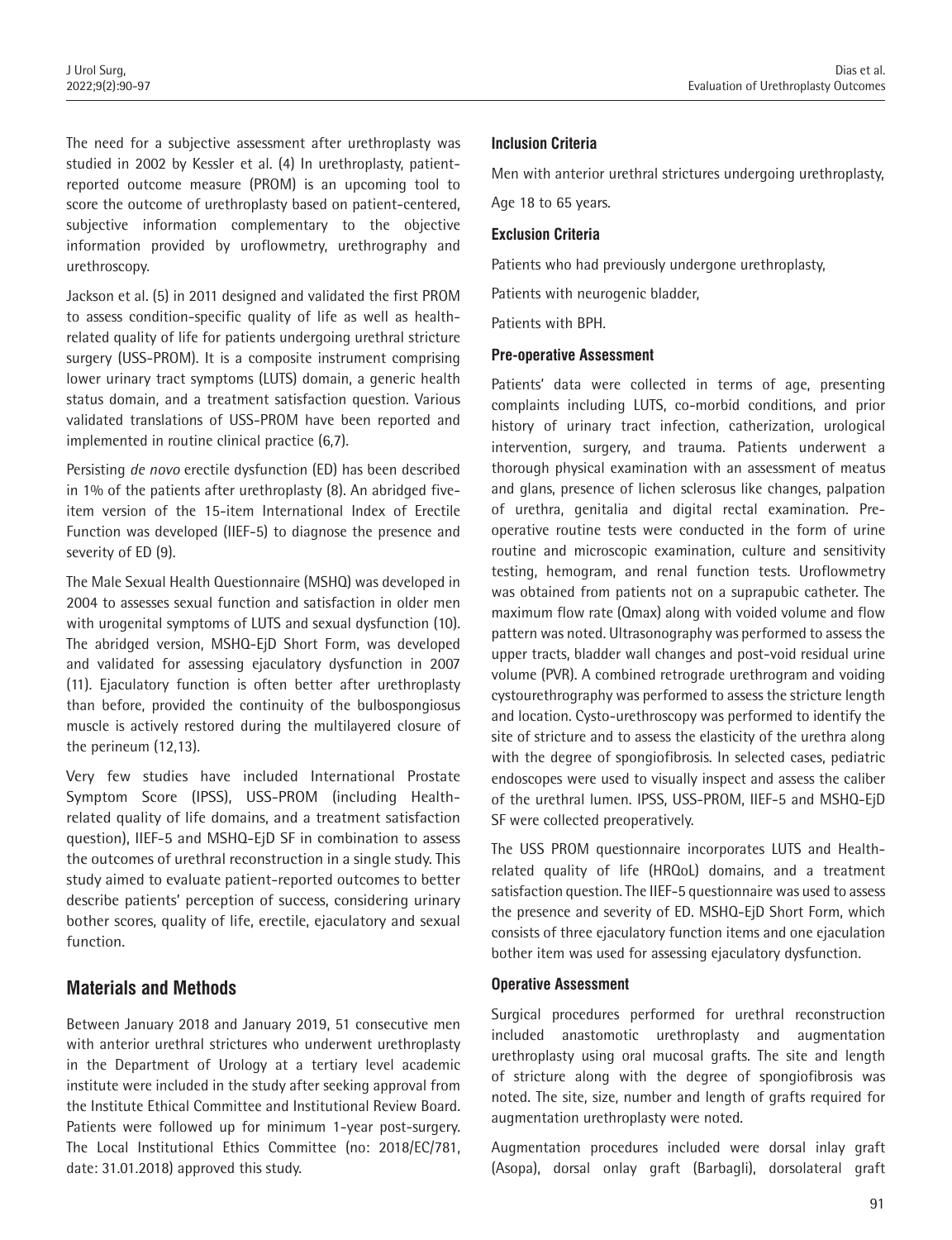(Kulkarni), and combined dorsal plus ventral graft urethroplasty. Dorsal inlay graft (Asopa) urethroplasty was used for cases where the urethra is densely adherent to the underlying corpora cavernosa as a consequence of repeated optical urethrotomies or urethral dilatations and strictures with relatively wider caliber (urethral lumen more than 10 Fr), while dorsal onlay graft urethroplasty (Barbagli) or dorsolateral graft (Kulkarni technique) was used for narrow strictures (urethral lumen less than 10 Fr). Combined dorsal plus ventral graft urethroplasty was used for very tight strictures (urethral lumen less than 6 Fr).

Patients underwent pericatheter urethrogram 3 weeks after the surgery, following which the trial of void was given. The suprapubic catheter was removed 1 week after a successful trial of the void.

#### **Postoperative Follow-up Assessment**

IPSS, uroflowmetry and PVR were evaluated at 3 months following urethroplasty. Uroflowmetry, PVR, IPSS, USS-PROM, IIEF-5, and MSHQ-EjD SF scores were collected at 1 year follow up and compared with preoperative scores. Patients with persisting symptoms and/or those requiring subsequent procedures were noted. Technical success was defined as patients who did not require re-intervention. Patient satisfaction according to the USS-PROM was also assessed.

#### **Statistical Analysis**

Qualitative data are represented in the form of frequency and percentage. Quantitative data were presented using mean, range & 95% Confidence Interval. Comparison between quantitative data pre- & post-surgery was done using Paired t-test. Association between qualitative variables was assessed using Chi-Square test with Continuity Correction for all 2 X 2 and Fisher's Exact test for all 2 X 2 tables where p-value of chisquare test was not valid due to small counts.

Results are graphically represented where deemed necessary. Appropriate statistical software, including MS Excel and SPSS 25, were used for statistical analysis. A graphical representation was done in MS Excel 2016.

## **Results**

Baseline characteristics of the 51 patients included in the study are given in Table 1.

Urine cultures were positive in 7 (13.8%) patients - *E. coli* in 6 (11.8%) patients and *E. faecalis* in 1 (2%). Patients were started on antibiotic therapy according to their sensitivity.

#### **Operative Findings**

Details of the surgical procedures are provided in Table 2. Meatal narrowing was seen in 15 (29.4%) patients who underwent the meatal reconstruction using oral mucosal grafts. A unilateral lingual mucosal graft was taken in seven (13.7%) patients while bilateral strips of lingual mucosal grafts were required in 24 (47.1%) patients. In 2 (3.9%) patients, bilateral lingual mucosal grafts along with buccal mucosal grafts were required. The mean length of the graft used was 10.7cm [range 4-18; 95% confidence interval (CI) 9.4-12.1]. The mean duration of surgery was 135 minutes (range 90-180 min).

#### **Complications**

Three (5.8%) patients who had undergone lingual mucosal graft augmentation urethroplasty complained of transient difficulty in chewing and swallowing, which subsided in 3 days. Four (7.8%) patients developed urethral discharge and were treated as per the culture and sensitivity report.

| Table 1. Baseline characteristics                                                                          |                                               |
|------------------------------------------------------------------------------------------------------------|-----------------------------------------------|
| Age (mean)                                                                                                 | 38.16 years<br>(95% CI 34.1-42.1)             |
| 18 to 45 years                                                                                             | 35 (68.6%)                                    |
| 46 to 65 years                                                                                             | 16 (31.4%)                                    |
| Duration of complaints (mean)                                                                              | 39.88 months<br>(95% CI 29.6-50.1)            |
| <b>Etiology</b>                                                                                            |                                               |
| Lichen sclerosus                                                                                           | 16 (31.4%)                                    |
| Infection                                                                                                  | $4(7.8\%)$                                    |
| latrogenic                                                                                                 | 10 (19.6%)                                    |
| Trauma                                                                                                     | $9(17.6\%)$                                   |
| Idiopathic                                                                                                 | 12 (11.5%)                                    |
| Suprapubic catheter                                                                                        | $7(13.7\%)$                                   |
| <b>Previous intervention</b>                                                                               |                                               |
| <b>DVIU</b>                                                                                                | 11 (21.6%)                                    |
| <b>Dilatations</b>                                                                                         | 11 (21.6%)                                    |
| Comorbidity                                                                                                |                                               |
| Hypertension                                                                                               | $3(5.9\%)$                                    |
| <b>Diabetes</b>                                                                                            | $2(3.9\%)$                                    |
| <b>PVR (mean)</b> in 44 (86.3%) patients                                                                   | 112.07 mL<br>(95% CI 89-135)                  |
| <b>Qmax (mean)</b> in 44 (86.3%) patients                                                                  | 4.57 mL/sec<br>$(95\% \text{ CI } 3.8 - 5.2)$ |
| <b>Location of stricture</b>                                                                               |                                               |
| Penile                                                                                                     | 12 (23.5%)                                    |
| <b>Bulbar</b>                                                                                              | 12 (23.5%)                                    |
| Peno-bulbar                                                                                                | 27 (52.9%)                                    |
| Penile + bulbar urethra                                                                                    | 18 (35.3%)                                    |
| Pan urethral<br>(meatus + penile + bulbar urethra)                                                         | $9(17.6\%)$                                   |
| Length of stricture (mean)                                                                                 | 7.59 cm (range 1-18;<br>95% CI 6.0-9.1)       |
| Cl: Confidence interval, PVR: Post-void residual urine volume, DVIU: Direct vision<br>internal urethrotomy |                                               |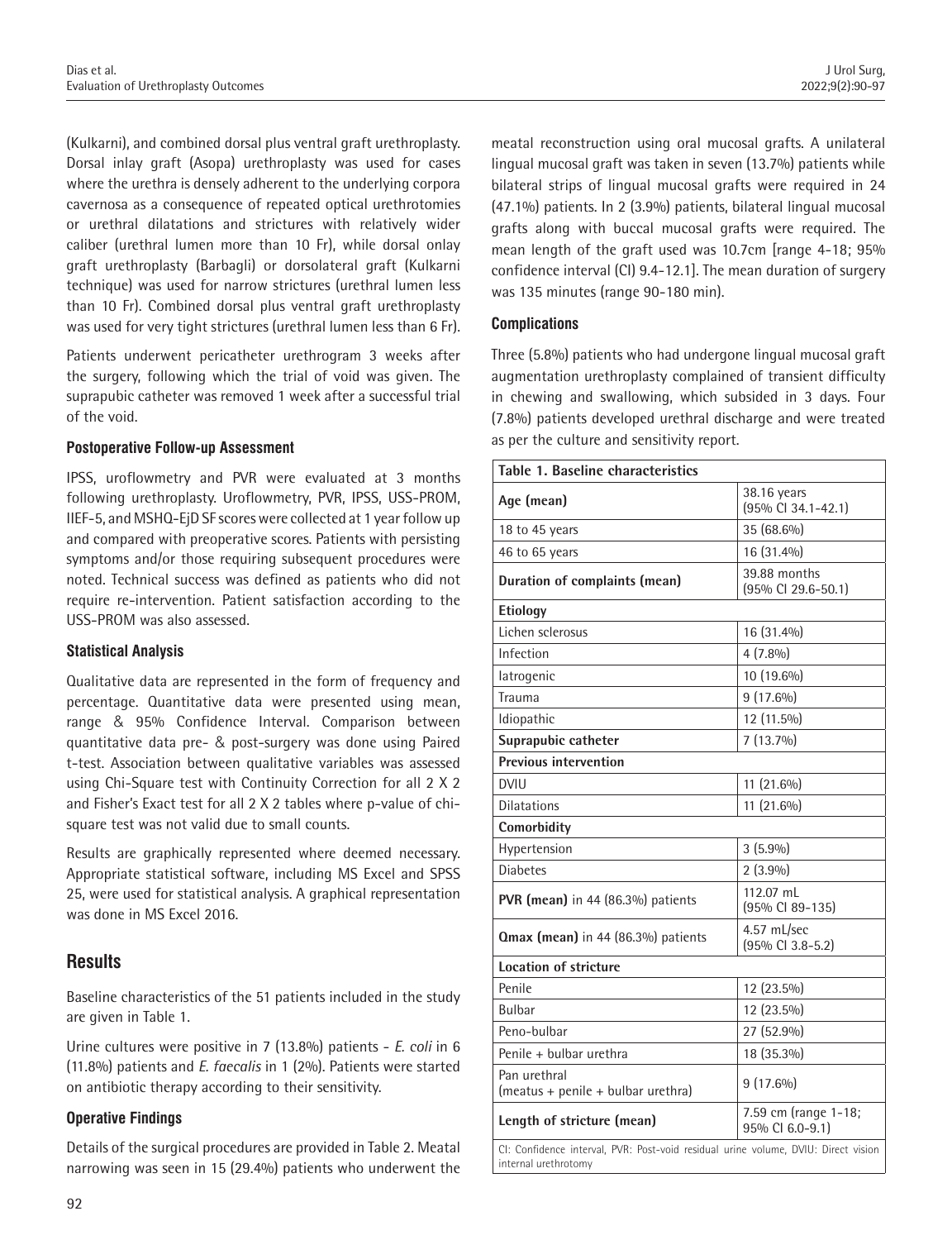## **Re-intervention**

Four (7.8%) patients required reintervention at a mean of 3.5 months (range 2-9) following urethroplasty. One patient underwent redo EEA urethroplasty, another required direct vision internal urethrotomy (DVIU), while two patients required urethral dilation.

#### **Follow-up at One Year**

At one year following surgery, 4 patients (7.8%) were lost to follow up. Baseline and post-operative parameters in the 47 patients are shown in Table 3.

On subgroup analysis, there was no significant change in mean IIEF-5 scores in patients undergoing anastomotic (pre 19.47; post 19.53; p=0.85) or augmentation urethroplasty (pre 21.43; post 21.67; p=0.47). There was significant improvement in MSHQ-EjD SF score (pre 9.8; post 10.8; p=0.001) and MSHQ-EjD SF BOTHER score (pre 1.9; post 1.2; p=0.01) in patients undergoing anastomotic urethroplasty. Similarly, there was significant improvement in MSHQ-EjD SF score (pre 10.4; post 11.4; p<0.001) and MSHQ-EjD SF BOTHER score (pre 1.7; post 0.67; p<0.001) in patients undergoing augmentation urethroplasty.

Of the 47 patients available at follow-up, 14 (82.3%) out of 17 patients who underwent anastomotic urethroplasty, were "very satisfied" or "satisfied" while 3 (17.6%) were "unsatisfied" or "very unsatisfied" with the surgery, as per USS-PROM (Table 4). 27 (90%) of 30 patients who underwent augmentation urethroplasty, were "very satisfied" or "satisfied" with the surgery, while 3 (10%) patients were "unsatisfied" or "very unsatisfied". On statistical analysis, there was no significant

| Table 2. Types of surgery                               |                           |  |  |  |
|---------------------------------------------------------|---------------------------|--|--|--|
| Anastomotic urethroplasty                               | 18 (35.3%) patients       |  |  |  |
| Excision and primary anastomosis<br>(EPA) urethroplasty | 17 (33.3%)                |  |  |  |
| Non-transecting urethroplasty                           | $1(2\%)$                  |  |  |  |
| Length of stricture (mean)                              | 1.7 cm (95% Cl 1.4-2.0)   |  |  |  |
| Augmentation urethroplasty                              | 33 (64.7%) patients       |  |  |  |
| Dorsal onlay graft urethroplasty<br>(Barbagli)          | 20 (39.2%)                |  |  |  |
| Dorsal inlay graft urethroplasty<br>(Asopa)             | 11 (21.6%)                |  |  |  |
| Dorsolateral graft urethroplasty<br>(Kulkarni)          | $1(2\%)$                  |  |  |  |
| Dorsal plus ventral graft urethroplasty                 | $1(2\%)$                  |  |  |  |
| Length of stricture (mean)                              | 10.7 cm (95% Cl 9.3-12.1) |  |  |  |
| Lingual mucosal graft                                   | 31 (60.8%)                |  |  |  |
| Lingual and buccal mucosal combined<br>graft            | $2(3.9\%)$                |  |  |  |
| CI: Confidence interval                                 |                           |  |  |  |

difference in the treatment satisfaction rates between the two groups (p=0.67).

There was greater improvement in Qmax, IPSS, USS PROM and MSHQ-EjD SF scores in patients who were "Very satisfied" or "Satisfied" with urethroplasty compared to patients who were "Unsatisfied" or "Very unsatisfied" (Table 5).

## **Discussion**

The surgical management of urethral stricture is challenging and the diverse etiology, varied stricture characteristics and sundry surgical procedures described in the literature make the assessment of surgical outcomes a difficult task. There is a lack of consensus on the optimal protocol to be followed for the evaluation of urethroplasty outcomes. Meeks et al. (14) demonstrated an average of 3.15 different diagnostic tests for this purpose after surgery. Variable follow-up protocols and lack of standardization make comparisons between different studies difficult.

Kessler et al. (4) highlighted that subjective measures should be included in the assessment of urethroplasty outcomes. In their study, of the 30 patients who were considered a failure from a surgeon's perspective, 24 were subjectively satisfied or very satisfied with the surgical outcome. The recently published OPEN trial, comparing patient reported outcomes following open urethroplasty and endoscopic urethrotomy, has reemphasized the importance of patient-centered evaluation of outcomes following surgical intervention for urethral strictures (15). Assessment of patient satisfaction after reconstruction is critical for patient counseling (4,16). This study evaluated the 1-year outcome of 51 patients who underwent urethroplasty for urethral stricture disease.

Uroflowmetry parameters like Qmax are commonly used for evaluating outcomes of urethral reconstruction, but these can be unreliable markers. Erickson et al. (1) demonstrated that uroflowmetry can be used to screen for postoperative stricture recurrence only when the voiding curve and urinary symptoms were also evaluated. Studies have shown that patient reported outcomes, as represented by the USS-PROM, IPSS, and QoL scores, were not diminished by the lesser improvement in Qmax (17,18). In our study, 2 (4.2%) patients despite having Qmax below 15 mL/sec (mean 14.3 mL/sec) were satisfied with the surgery as per USS-PROM and did not require reintervention.

IPSS is the most frequently used questionnaire in the evaluation of urethroplasty outcomes (3), however, it lacks specificity for urethral stricture disease and is considered inadequate for patients with urethral strictures (19). In our study, there was significant improvement in the mean IPSS score (pre 20.9; post 3.5; p<0.001) and IPSS QoL (pre 4.5; post 0.7; p<0.001).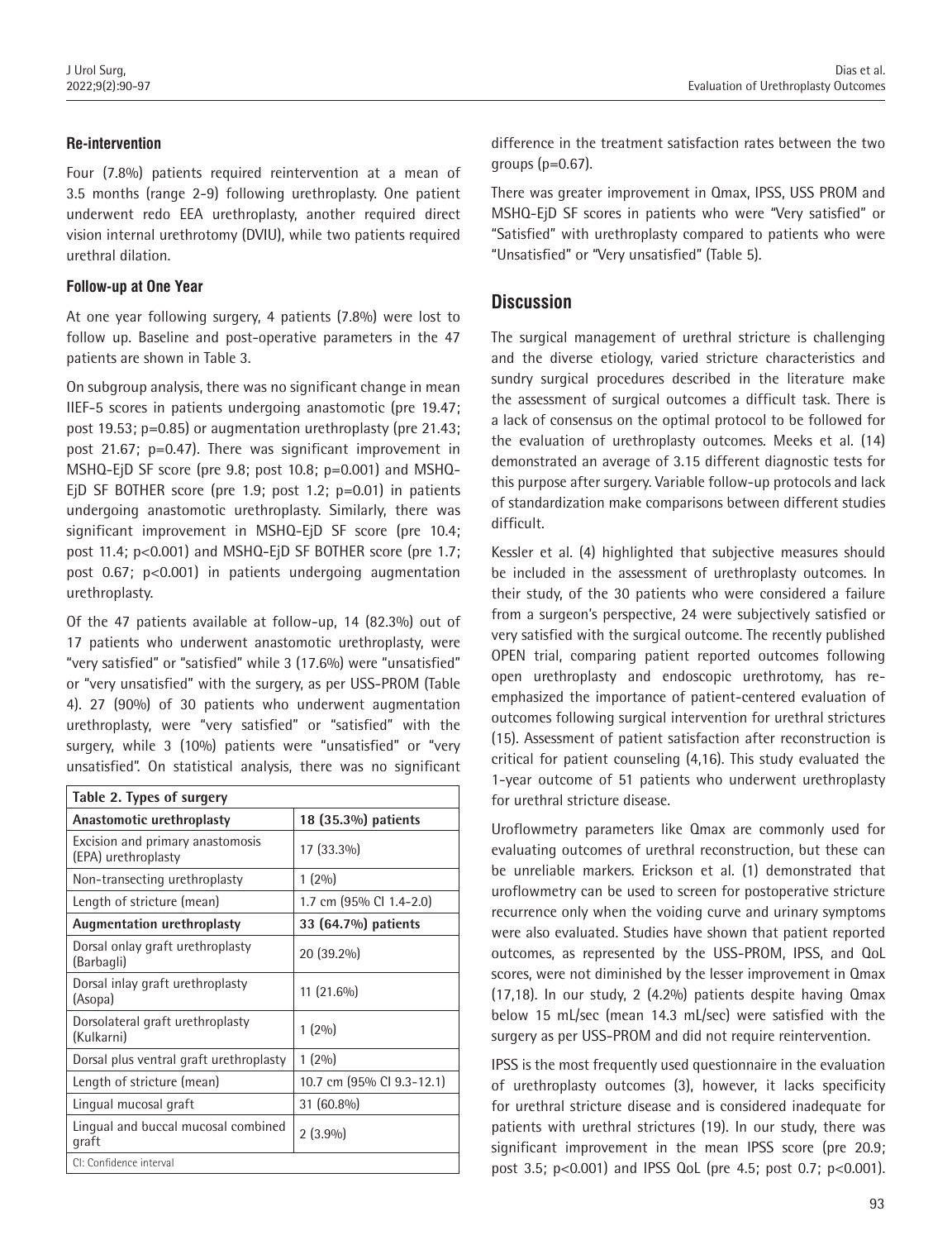To standardize patient-centered evaluation of interventions for urethral strictures, Jackson et al. (5) developed and validated USS-PROM. Studies have reported a significant decrease in USS PROM LUTS score and Peeling's stream picture scores, improvement in USS-PROM LUTS Likert type condition-specific QoL, EQVAS score and EQ-5D index score post urethroplasty (5,7).

In our study, there was a significant decrease in the USS PROM LUTS score (pre 14.3; post 2.1; <0.001) and Peeling's voiding picture score (pre 3.4; post 1.2; p<0.001). While comparing USS-PROM LUTS Likert type condition-specific QoL in 40 patients who were not on suprapubic catheter and who completed the follow-up after the surgery, 39 (97.5%) patients had ≥1 scale point improvement, 36 (90%) patients had ≥2 scale point improvement, and 16 (40%) patients reported a 3-scale point improvement while 1 (2.5%) patient had no improvement. There

was significant improvement in the mean USS-PROM EQ 5D Visual analog scale score (pre 69.66; post 84.3; p<0.001) and USS-PROM EQ-5D index score (pre 0.78; post 0.95; p<0.001).

In a study by Jackson et al. (20), 87% patients were ''satisfied'' or ''very satisfied'' with the outcome of their urethroplasty as per USS-PROM treatment satisfaction question. In our study, 38 (80.9%) patients were "very satisfied", 3 (6.4%) patients were "satisfied", 5 (10.6%) patients were "unsatisfied" and 1 (2.1%) patient was "very unsatisfied" with the surgery. Overall, 87.3% of patients were "satisfied" or "very satisfied" with urethroplasty. There was no significant difference in treatment satisfaction between patients undergoing anastomotic urethroplasty and augmentation urethroplasty (p=0.67). Similarly, there was no significant difference in the treatment satisfaction between the two age groups at 18 45 and 46 to 65 (p=0.08). Of 6 patients (12.7%) who were "Unsatisfied" of

| Table 3. Baseline and postoperative mean of PVR, Qmax, IPSS, IPSS QoL, IPSS, IIEF-5 and MSHQ EjD                                                                                                                                                 |       |        |                  |             |         |         |  |  |
|--------------------------------------------------------------------------------------------------------------------------------------------------------------------------------------------------------------------------------------------------|-------|--------|------------------|-------------|---------|---------|--|--|
| $n=47$                                                                                                                                                                                                                                           | Preop | Postop | <b>Mean Diff</b> | 95% CI Diff |         | p       |  |  |
| PVR (mL)                                                                                                                                                                                                                                         | 115.2 | 22.1   | 93.07            | 75.2        | 111     | < 0.001 |  |  |
| Qmax (mL/sec)                                                                                                                                                                                                                                    | 4.48  | 18.33  | $-13.9$          | $-15.1$     | $-12.6$ | < 0.001 |  |  |
| <b>IPSS</b>                                                                                                                                                                                                                                      | 20.93 | 3.55   | 17.37            | 16.1        | 18.69   | < 0.001 |  |  |
| <b>IPSS QoL</b>                                                                                                                                                                                                                                  | 4.55  | 0.77   | 3.787            | 3.44        | 4.13    | < 0.001 |  |  |
| Urethral stricture surgery patient-reported outcome measure (USS-PROM)                                                                                                                                                                           |       |        |                  |             |         |         |  |  |
| <b>LUTS SCORE</b>                                                                                                                                                                                                                                | 14.3  | 2.15   | 12.15            | 11.1        | 13.22   | < 0.001 |  |  |
| Peeling's stream picture score                                                                                                                                                                                                                   | 3.48  | 1.23   | 2.25             | 2.02        | 2.47    | < 0.001 |  |  |
| <b>LUTS QOL</b>                                                                                                                                                                                                                                  | 2.48  | 0.2    | 2.27             | 2.04        | 2.5     | < 0.001 |  |  |
| EQ-5D VAS                                                                                                                                                                                                                                        | 69.66 | 84.3   | $-14.6$          | $-16$       | $-13.3$ | < 0.001 |  |  |
| <b>EQ-5D TTO</b>                                                                                                                                                                                                                                 | 0.78  | 0.95   | $-0.16$          | $-0.2$      | $-0.14$ | < 0.001 |  |  |
| International index of erectile function (IIEF-5)                                                                                                                                                                                                |       |        |                  |             |         |         |  |  |
| IIEF-5                                                                                                                                                                                                                                           | 20.72 | 20.89  | $-0.17$          | $-0.64$     | 0.3     | 0.471   |  |  |
| Male Sexual Health Questionnaire Short Form (MSHQ EjD)                                                                                                                                                                                           |       |        |                  |             |         |         |  |  |
| MSHQ-EjD SF                                                                                                                                                                                                                                      | 10.25 | 11.28  | $-1.03$          | $-1.26$     | $-0.79$ | < 0.001 |  |  |
| MSHQ-EjD SF bother/satisfaction                                                                                                                                                                                                                  | 1.75  | 0.8    | 0.95             | 0.72        | 1.17    | < 0.001 |  |  |
| man and the the state of a contract and the state of the state of the state of the state of the state of the state of the state of the state of the state of the state of the state of the state of the state of the state of<br>$\Box$<br>$P_1$ |       |        |                  |             |         |         |  |  |

PVR: Post-void residual urine volume, CI: Confidence interval, USS: Urethral stricture surgery, PROM: Patient-reported outcome measure, IPSS: International Prostate Symptom Score, MSHQ-EjD SF: Male Sexual Health Questionnaire Ejaculatory Dysfunction Short Form, LUTS: Lower urinary tract symptoms, IIEF-5: Abridged five-item International Index of Erectile Function

| Table 4. USS PROM treatment satisfaction                                       |                |         |  |  |  |
|--------------------------------------------------------------------------------|----------------|---------|--|--|--|
| USS-PROM treatment satisfaction                                                | Frequency      | Percent |  |  |  |
| Very satisfied                                                                 | 38             | 80.9    |  |  |  |
| Satisfied                                                                      | 3              | 6.4     |  |  |  |
| Unsatisfied                                                                    |                | 10.6    |  |  |  |
| Very unsatisfied                                                               |                | 2.1     |  |  |  |
| Among patients who were "Unsatisfied" or "Very unsatisfied"                    |                |         |  |  |  |
| The urinary condition did not improve                                          | 4              | 66.7    |  |  |  |
| The urinary condition improved but there was some other problem                | $\overline{2}$ | 33.3    |  |  |  |
| The urinary condition did not improve and there was some other problem as well |                | 0.0     |  |  |  |
| USS: Urethral stricture surgery, PROM: Patient-reported outcome measure        |                |         |  |  |  |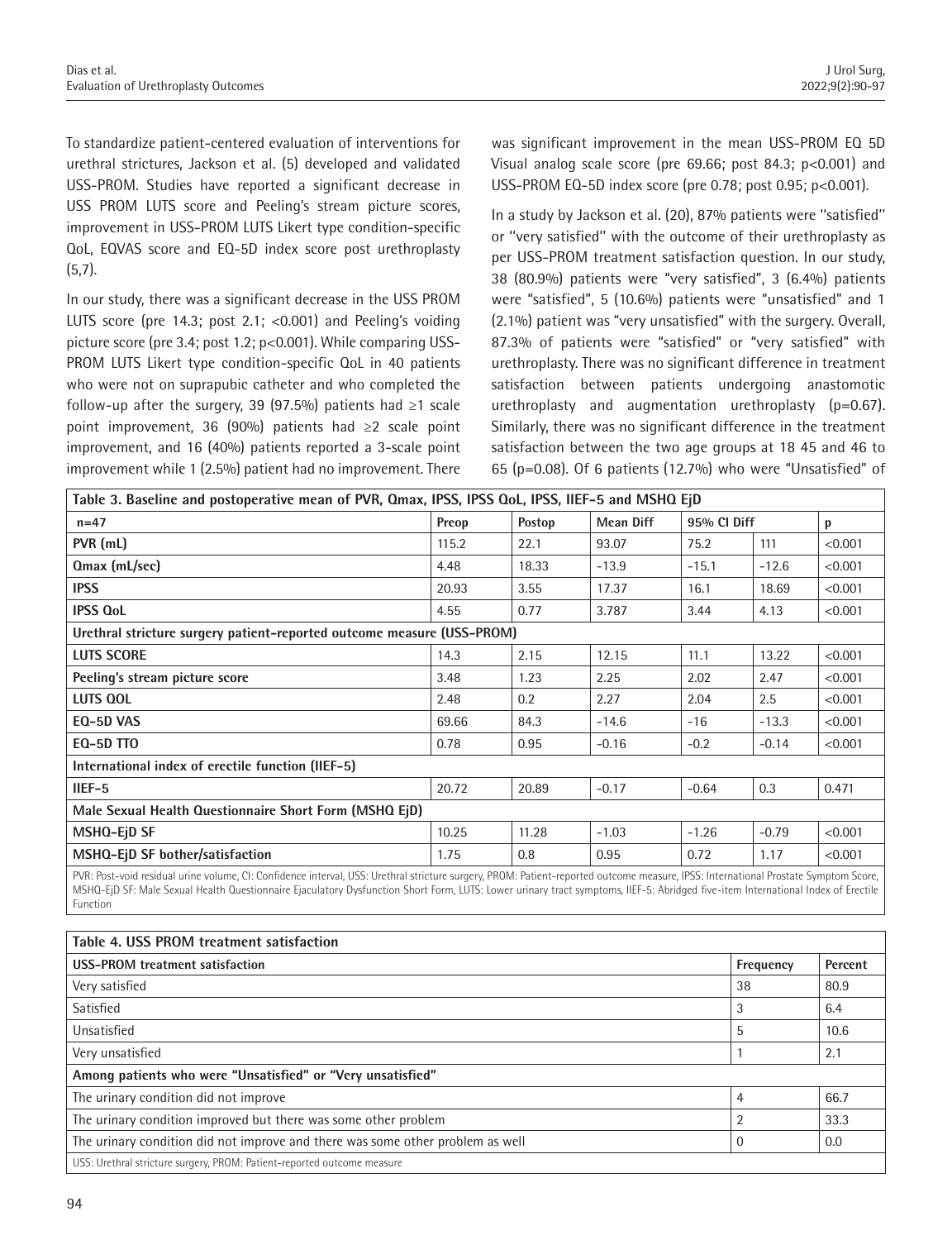"Very unsatisfied" with the outcome of surgery, 4 patients (66.7%) stated that "The urinary condition did not improve" and 2 patients (33.3%) stated that "The urinary condition improved but there was some other problem". Both of these patients had reported bothersome sexual dysfunction following urethroplasty. There was a significant difference in post- surgery IIEF- 5 in "Unsatisfied/Very unsatisfied" group (18.0) versus "Very satisfied/Satisfied" group (21.3) (p=0.008), whereas, there was no difference in post- surgery MSHQ-EjD SF (p=0.34) and MSHQ-EjD SF bother/satisfaction (p=0.551) in these two subsets. The lack of inclusion of the sexual function domain in USS-PROM is a shortcoming, which needs to be addressed because sexual function outcomes are a vital component of outcome evaluation following urethroplasty. Likewise, USS-PROM does not address the cause of treatment dissatisfaction due to "other problems".

Many studies have addressed the concerns regarding the effect of urethroplasty on sexual function (21,22). Patel et al. (23) did not find statistically significant differences in IIEF-5 scores before and after penile urethroplasty in 25 men. Similarly, in our study, there was no significant change in the mean IIEF-

5 score between baseline and postoperative values in patients undergoing both anastomotic and augmentation urethroplasty.

MSHQ-EjD Short Form, was developed and validated for assessing ejaculatory dysfunction (EjD) in 2007 (11). Patel et al. (23) did not find a significant difference in MSHQ-EjD score in 20 men after penile urethroplasty. On the contrary, Sharma et al. (12) and Erickson et al. (22) found significant improvement in ejaculatory function after undergoing penile urethroplasty using the O'Leary Brief Male Sexual Function Inventory. In our study, there was significant improvement in MSHQ-EjD SF and MSHQ-EjD SF BOTHER scores in patients undergoing anastomotic urethroplasty as well as augmentation urethroplasty.

The technical success of urethroplasty is conventionally defined by the need for reintervention for recurrent urethral narrowing following urethroplasty. The recurrence of urethral stricture following urethroplasty ranges between 2% and 36.4%, with 75% treatment failures occurring within the first six months of surgery (14,24-26). Jackson et al. (20) reported that 15% patients in their study required surgical reintervention at a mean of 8 months after urethroplasty. In our study, four (7.8%)

| Table 5. Distribution of various parameters in USS PROM treatment satisfaction groups |                                 |         |                  |                     |             |         |         |
|---------------------------------------------------------------------------------------|---------------------------------|---------|------------------|---------------------|-------------|---------|---------|
| <b>USS-PROM</b> treatment satisfaction                                                |                                 | Pre-    | Post-<br>surgery | Mean<br><b>Diff</b> | 95% CI Diff |         |         |
|                                                                                       |                                 | surgery |                  |                     | Lower       | Upper   | р       |
| Unsatisfied/very unsatisfied                                                          | Qmax                            | 3.6     | 11.0             | $-7.3$              | $-9.4$      | $-5.3$  | 0.001   |
|                                                                                       | <b>IPSS</b>                     | 21.4    | 9.8              | 11.6                | 5.2         | 18.0    | 0.007   |
|                                                                                       | <b>IPSS QoL</b>                 | 4.7     | 2.8              | 1.8                 | 0.0         | 3.6     | 0.048   |
|                                                                                       | <b>USS PROM luts score</b>      | 15.2    | 6.2              | 9.0                 | 4.1         | 13.9    | 0.007   |
|                                                                                       | Peeling's stream picture        | 3.6     | 2.4              | 1.2                 | 0.2         | 2.2     | 0.033   |
|                                                                                       | LUTS QOL                        | 2.8     | 1.6              | 1.2                 | $-0.2$      | 2.6     | 0.07    |
|                                                                                       | EQ-5D VAS                       | 67.7    | 74.5             | $-6.8$              | $-14.3$     | 0.7     | 0.066   |
|                                                                                       | EQ-5D TTO                       | 0.8     | 0.8              | 0.0                 | $-0.1$      | 0.1     | 0.749   |
|                                                                                       | $IIEF-5$                        | 18.2    | 18.0             | 0.2                 | $-0.9$      | 1.2     | 0.695   |
|                                                                                       | MSHQ-EjD SF                     | 10.6    | 11.2             | $-0.6$              | $-1.3$      | 0.1     | 0.07    |
|                                                                                       | MSHQ-EjD SF bother/satisfaction | 1.4     | 0.8              | 0.6                 | $-0.1$      | 1.3     | 0.07    |
| Very satisfied/satisfied                                                              | Qmax                            | 4.6     | 19.4             | $-14.8$             | $-15.9$     | $-13.7$ | < 0.001 |
|                                                                                       | <b>IPSS</b>                     | 20.9    | 2.7              | 18.2                | 17.1        | 19.3    | < 0.001 |
|                                                                                       | <b>IPSS QoL</b>                 | 4.5     | 0.5              | 4.1                 | 3.8         | 4.3     | < 0.001 |
|                                                                                       | <b>USS PROM luts score</b>      | 14.2    | 1.6              | 12.6                | 11.6        | 13.6    | < 0.001 |
|                                                                                       | Peeling's stream picture        | 3.5     | 1.1              | 2.4                 | 2.2         | 2.6     | < 0.001 |
|                                                                                       | LUTS QOL                        | 2.4     | 0.0              | 2.4                 | 2.3         | 2.6     | < 0.001 |
|                                                                                       | EQ-5D VAS                       | 70.0    | 85.7             | $-15.8$             | $-16.7$     | $-14.8$ | < 0.001 |
|                                                                                       | EQ-5D TTO                       | 0.8     | 1.0              | $-0.2$              | $-0.2$      | $-0.2$  | < 0.001 |
|                                                                                       | $IIEF-5$                        | 21.1    | 21.3             | $-0.2$              | $-0.8$      | 0.3     | 0.408   |
|                                                                                       | MSHQ-EjD SF                     | 10.2    | 11.3             | $-1.1$              | $-1.3$      | $-0.8$  | < 0.001 |
|                                                                                       | MSHQ-EjD SF bother/satisfaction | 1.8     | 0.8              | 1.0                 | 0.8         | 1.3     | < 0.001 |

USS: Urethral stricture surgery, PROM: Patient-reported outcome measure, CI: Confidence interval, IPSS: International Prostate Symptom Score, MSHQ-EjD SF: Male Sexual Health Questionnaire Ejaculatory Dysfunction Short Form, LUTS: Lower urinary tract symptoms, IIEF-5: Abridged five-item International Index of Erectile Function, VAS: Visual analogue scale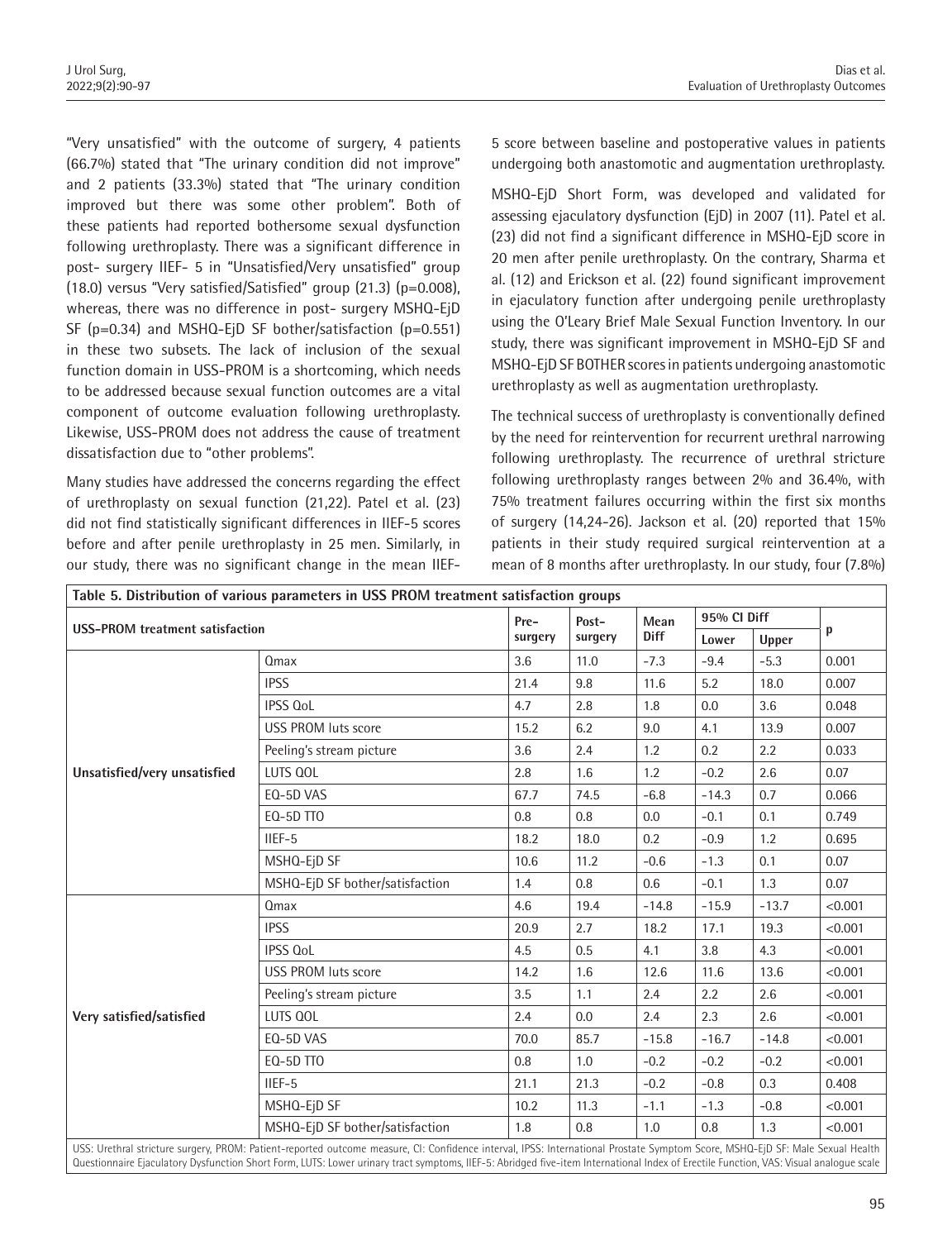patients required reintervention at a mean of 3.5 months after urethroplasty. One patient underwent EEA urethroplasty, while another required DVIU and two patients required urethral dilation. Thus, the overall technical success rate was 91.5% whereas 87.3% patients were satisfied as per the USS-PROM following urethroplasty. 4.2% of patients were unsatisfied with the surgery for reasons other than urinary complaints.

This study highlights that subjective changes in PROM complement objective measurement of urinary parameters in the evaluation of men undergoing urethroplasty for anterior urethral strictures.

#### **Study Limitations**

This study had certain limitations. The patient cohort was heterogeneous with varied stricture characteristics. Likewise, the types of urethral reconstruction procedures performed were heterogeneous, as is expected in this cohort of patients. The number of patients in the study was relatively small and the follow-up duration was limited to one year. Whether treatment satisfaction rates would be sustained in longer follow up is an issue that needs to be addressed. The lack of validation of the Hindi language translation of the questionnaires used in the study is another drawback of the study.

## **Conclusion**

Patient-reported outcome measurements play an important role in evaluating the outcome of urethroplasty in men with urethral stricture disease and should be used concomitantly with objective measurements like Qmax and PVR. This helps in evaluating the outcomes of surgery in the form of patient satisfaction and quality of life.

**Acknowledgement**: We thank Prof T.B. Singh, Department of Community Medicine, Institute of Medical Sciences, Banaras Hindu University, for his help with the statistical analysis.

#### **Ethics**

**Ethics Committee Approval:** The Local Institutional Ethics Committee (no: 2018/EC/781, date: 31.01.2018) approved this study.

**Informed Consent:** Informed consent was obtained.

**Peer-review:** Externally and internally peer-reviewed.

#### **Authorship Contributions**

Surgical and Medical Practices: S.D., V.P., R.N., S.K., S.P., H.S., U.S.D., S.T., Concept: S.D., S.T., Design: S.D., S.T., Data Collection or Processing: S.D., V.P., R.N., S.K., S.P., H.S., U.S.D., S.T., Analysis or Interpretation: S.T., Literature Search: S.D., R.N., S.P., S.T., Writing: S.D., S.T.

**Conflict of Interest:** No conflict of interest was declared by the authors.

**Financial Disclosure:** The authors declare that they have no relevant financial.

## **References**

- 1. Erickson BA, Breyer BN, McAninch JW. The use of uroflowmetry to diagnose recurrent stricture after urethral reconstructive surgery. J Urol 2010;184:1386-1390.
- 2. Erickson B, Elliott S, Voelzke B, Myers J, Broghammer J, Smith T, McClung CD, Alsikafi NF, Brant WO; Trauma and Reconstructive Network of Surgeons (TURNS). Multi-institutional 1-Year Bulbar Urethroplasty Outcomes Using a Standardized Prospective Cystoscopic Follow-up Protocol. Urology 2014;84:213-217.
- 3. Yeung LL, Brandes SB. Urethroplasty practice and surveillance patterns: a survey of reconstructive urologists. Urology 2013;82:471-475.
- 4. Kessler TM, Fisch M, Heitz M, Olianas R, Schreiter F. Patient satisfaction with the outcome of surgery for urethral stricture. J Urol 2002;167:2507-2511.
- 5. Jackson MJ, Sciberras J, Mangera A, Brett A, Watkin N, N'Dow J M, Chapple CR, Andrich DE, Pickard RS, Mundy AR. Defining a patient-reported outcome measure for urethral stricture surgery. Eur Urol 2011;60:60-68.
- 6. Barbagli G, Romano G, Sansalone S, Lazzeri M. [Italian validation of the English PROM-USS-Q questionnaire in patients undergoing anterior urethroplasty]. Urologia 2011;78:98-107.
- 7. Verla W, Waterloos M, Lumen N. Urethroplasty and Quality of Life: Psychometric Validation of a Dutch Version of the Urethral Stricture Surgery Patient Reported Outcome Measures. Urol Int 2017;99:460-466.
- 8. Blaschko SD, Sanford MT, Cinman NM, McAninch JW, Breyer BN. De novo erectile dysfunction after anterior urethroplasty: a systematic review and meta-analysis. BJU Int 2013;112:655-663.
- 9. Rosen RC, Cappelleri JC, Smith MD, Lipsky J, Pena BM. Development and evaluation of an abridged, 5-item version of the International Index of Erectile Function (IIEF-5) as a diagnostic tool for erectile dysfunction. Int J Impot Res 1999;11:319-326.
- 10. Rosen RC, Catania J, Pollack L, Althof S, O'Leary M, Seftel AD. Male Sexual Health Questionnaire (MSHQ): scale development and psychometric validation. Urology 2004;64:777-782.
- 11. Rosen RC, Catania JA, Althof SE, Pollack LM, O'Leary M, Seftel AD, Coon DW. Development and validation of four-item version of Male Sexual Health Questionnaire to assess ejaculatory dysfunction. Urology 2007;69:805-809.
- 12. Sharma V, Kumar S, Mandal AK, Singh SK. A study on sexual function of men with anterior urethral stricture before and after treatment. Urol Int 2011;87:341-345.
- 13. Erickson BA, Granieri MA, Meeks JJ, McVary KT, Gonzalez CM. Prospective analysis of ejaculatory function after anterior urethral reconstruction. J Urol 2010;184:238-242.
- 14. Meeks JJ, Erickson BA, Granieri MA, Gonzalez CM. Stricture recurrence after urethroplasty: a systematic review. J Urol 2009;182:1266-1270.
- 15. Goulao B, Carnell S, Shen J, MacLennan G, Norrie J, Cook J, McColl E, Breckons M, Vale L, Whybrow P, Rapley T, Forbes R, Currer S, Forrest M, Wilkinson J, Andrich D, Barclay S, Mundy A, N'Dow J, Payne S, Watkin N, Pickard R. Surgical Treatment for Recurrent Bulbar Urethral Stricture: A Randomised Open-label Superiority Trial of Open Urethroplasty Versus Endoscopic Urethrotomy (the OPEN Trial). Eur Urol 2020;78:572-580.
- 16. Mundy AR, Andrich DE. Urethral strictures. BJU Int 2011;107:6-26.
- 17. Lucas ET, Koff WJ, Rosito TE, Berger M, Bortolini T, Neto BS. Assessment of satisfaction and Quality of Life using self -reported questionnaires after urethroplasty: a prospective analysis. Int Braz J Urol 2017;43:304-310.